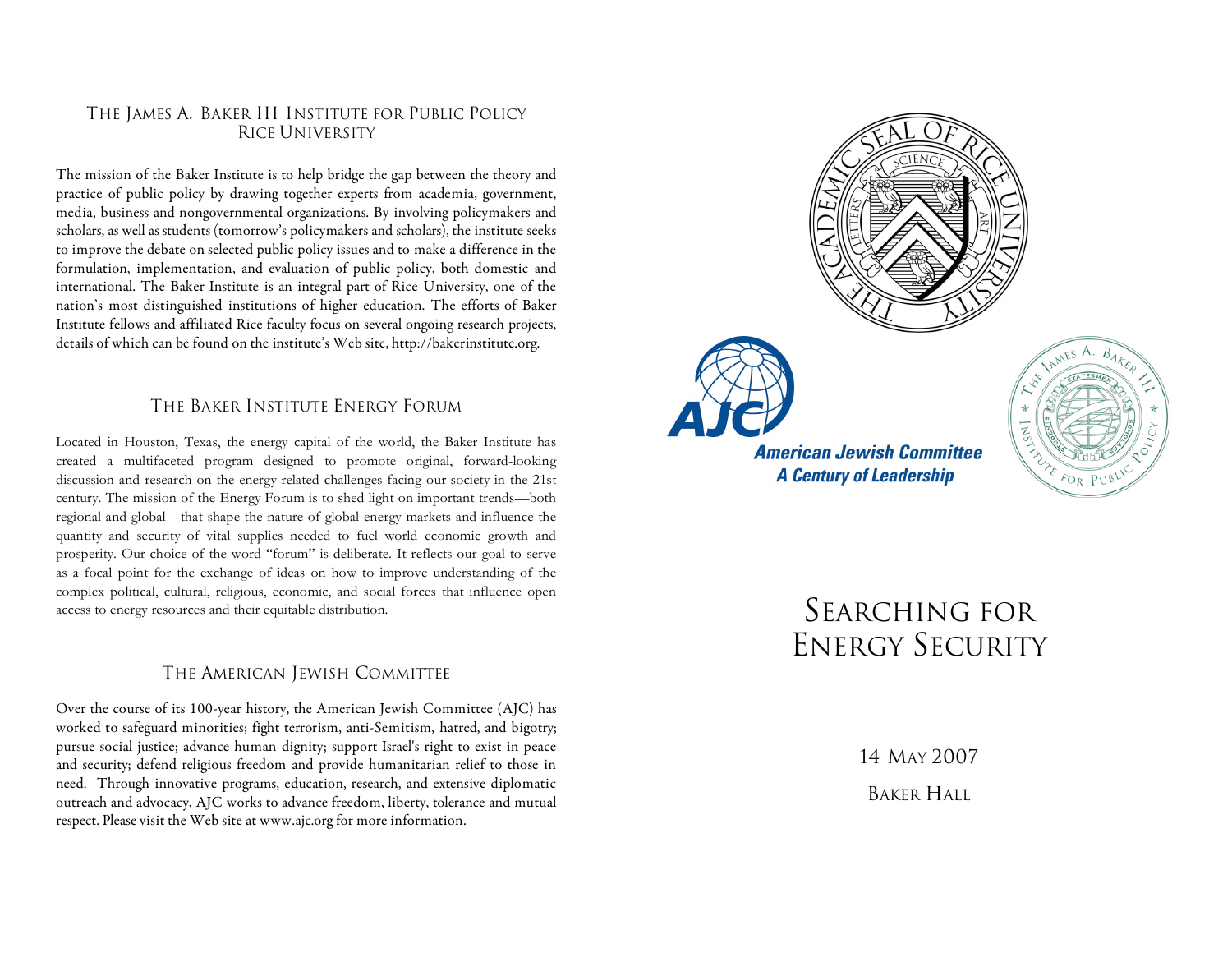#### THE BAKER INSTITUTE ENERGY FORUM

THE JAMES A. BAKER III INSTITUTE FOR PUBLIC POLICY RICE UNIVERSITY

AND

THE AMERICAN JEWISH COMMITTEE

### WELCOME AND INTRODUCTION

AMY MYERS JAFFE WALLACE S. WILSON FELLOW IN ENERGY STUDIES, THE BAKER INSTITUTE

DAVID KAHNE ENERGY CHAIR, THE AMERICAN JEWISH COMMITTEE

#### PANEL DISCUSSION

# SEARCHING FOR ENERGY SECURITY

WITH

RICHARD SEARS VICE PRESIDENT FOR EXPLORATION AND DEEPWATER TECHNICAL EVALUATION, ROYAL DUTCH SHELL

DR. GAL LUFT EXECUTIVE DIRECTOR, INSTITUTE FOR THE ANALYSIS OF GLOBAL SECURITY

AND

DR. TERRY HALLMARK DIRECTOR OF POLITICAL RISK AND POLICY ASSESSMENT, IHS

## QUESTION AND ANSWER SESSION

MONDAY, MAY 14, 2007 7:30 PM

KELLY INTERNATIONAL CONFERENCE FACILITY BAKER HALL RICE UNIVERSITY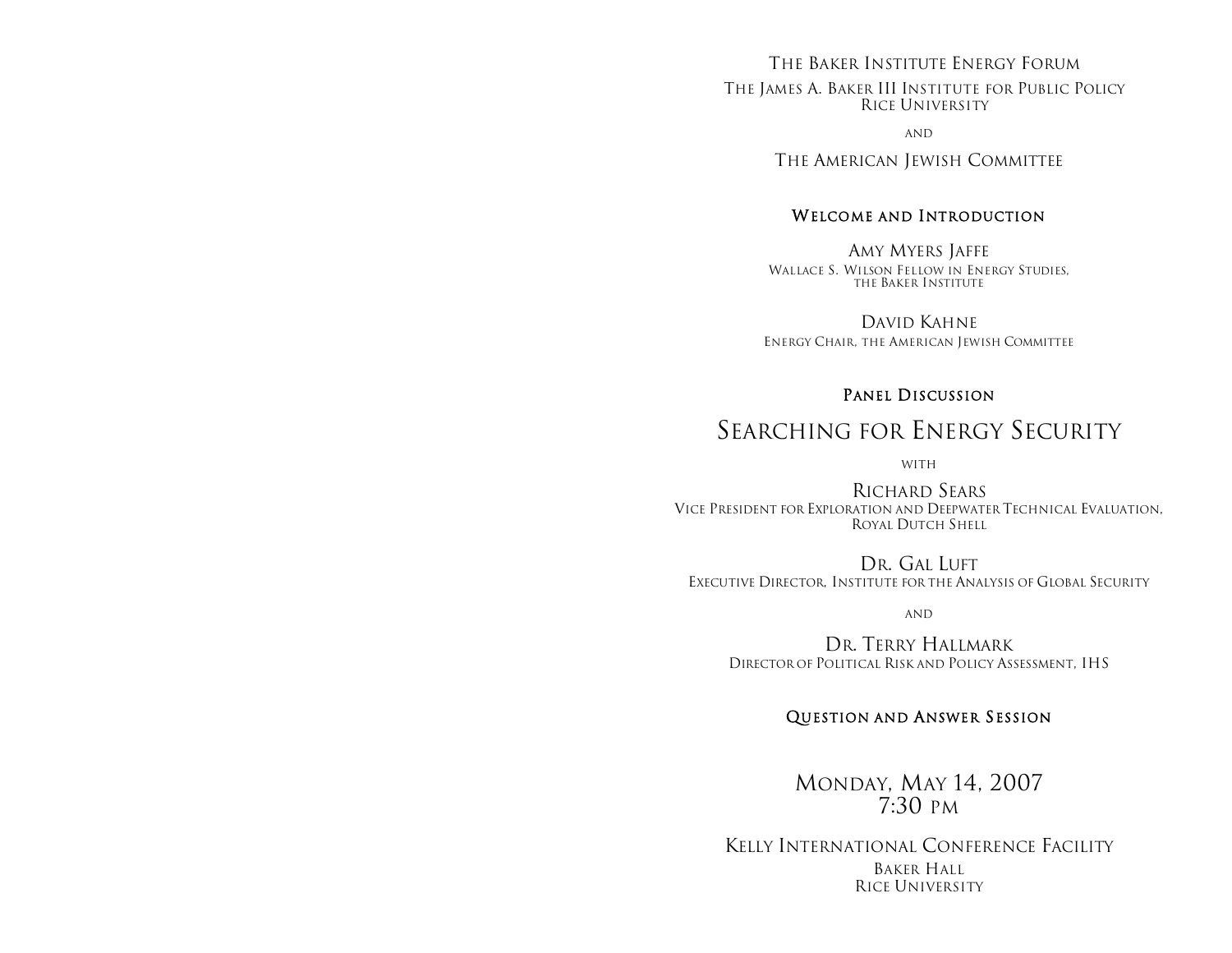Amy Myers Jaffe is the Wallace S. Wilson Fellow in Energy Studies at the James A. Baker III Institute for Public Policy and associate director of the Rice University energy program. Her research focuses on the subject of oil geopolitics, strategic energy policy including energy science policy and energy economics. Jaffe is widely published in academic journals and numerous book volumes and served as co-editor of Energy in the Caspian Region: Present and Future (Palgrave, 2002) and Natural Gas and Geopolitics: From 1970 to 2040 (Cambridge University Press, 2006). She served as a member of the reconstruction and economy working group of the Baker/Hamilton Iraq Study Group and as project director for the Baker Institute/Council on Foreign Relations task force on Strategic Energy Policy. She was among Esquire Magazine's 100 Best and Brightest honorees in the contribution to society category in 2005. Prior to joining the Baker Institute, Jaffe was the senior editor and Middle East analyst for Petroleum Intelligence Weekly, a respected oil journal. She received her bachelor's degree in Arabic studies from Princeton University.

David Kahne serves on AJC's executive committee and chairs the domestic affairs committee that has initiated programs on separation of church and state, public education and tonight's energy forum. A lawyer in private practice, his practice focuses on constitutional law, civil and property rights. This includes freedom of speech and discrimination; housing rights, such as for persons with disabilities and homeowners in associations; and protecting small businesses, landowners, poor people, and environmentalists from arbitrary government action. Kahne graduated with honors from Harvard Law School (1984), and clerked for Justice Handler (N.J. Supreme Court) and Chief Judge Fullam (E.D.Pa.). He recently authored "A Bill of Rights for Homeowners in Associations: Basic Principles of Consumer Protection and Sample Model Statute" (AARP 2006).

Richard Sears is Royal Dutch Shell's vice president for exploration and deepwater technical evaluation. Sears has also recently joined M.I.T.'s Laboratory for Energy and the Environment (LFEE) as a visiting scientist. This three-year appointment, a first for the company, will strengthen ties between the M.I.T. and Shell research communities and enhance opportunities for developing innovative solutions to the world's mounting energy problems. Sears has significant domestic and international experience in oil and gas exploration and discovery, and he is a leading expert in the search for and development of new hydrocarbon resources in the deep ocean (water depths of more than 500 meters). Since joining Shell in 1976, he has held technical and management positions in the United States and Europe.

Amy Myers Jaffe is the Wallace S. Wilson Fellow in Energy Studies at the James A. Baker III Institute for Public Policy and associate director of the Rice University energy program. Her research focuses on the subject of oil geopolitics, strategic energy policy including energy science policy and energy economics. Jaffe is widely published in academic journals and numerous book volumes and served as co-editor of *Energy* in the Caspian Region: Present and Future (Palgrave, 2002) and Natural Gas and Geopolitics: From 1970 to 2040 (Cambridge University Press, 2006). She served as a member of the reconstruction and economy working group of the Baker/Hamilton Iraq Study Group and as project director for the Baker Institute/Council on Foreign Relations task force on Strategic Energy Policy. She was among Esquire Magazine's 100 Best and Brightest honorees in the contribution to society category in 2005. Prior to joining the Baker Institute, Jaffe was the senior editor and Middle East analyst for Petroleum Intelligence Weekly, a respected oil journal. She received her bachelor's degree in Arabic studies from Princeton University.

David Kahne serves on AJC's executive committee and chairs the domestic affairs committee that has initiated programs on separation of church and state, public education and tonight's energy forum. A lawyer in private practice, his practice focuses on constitutional law, civil and property rights. This includes freedom of speech and discrimination; housing rights, such as for persons with disabilities and homeowners in associations; and protecting small businesses, landowners, poor people, and environmentalists from arbitrary government action. Kahne graduated with honors from Harvard Law School (1984), and clerked for Justice Handler (N.J. Supreme Court) and Chief Judge Fullam (E.D.Pa.). He recently authored "A Bill of Rights for Homeowners in Associations: Basic Principles of Consumer Protection and Sample Model Statute" (AARP 2006).

Richard Sears is Royal Dutch Shell's vice president for exploration and deepwater technical evaluation. Sears has also recently joined M.I.T.'s Laboratory for Energy and the Environment (LFEE) as a visiting scientist. This three-year appointment, a first for the company, will strengthen ties between the M.I.T. and Shell research communities and enhance opportunities for developing innovative solutions to the world's mounting energy problems. Sears has significant domestic and international experience in oil and gas exploration and discovery, and he is a leading expert in the search for and development of new hydrocarbon resources in the deep ocean (water depths of more than 500 meters). Since joining Shell in 1976, he has held technical and management positions in the United States and Europe.